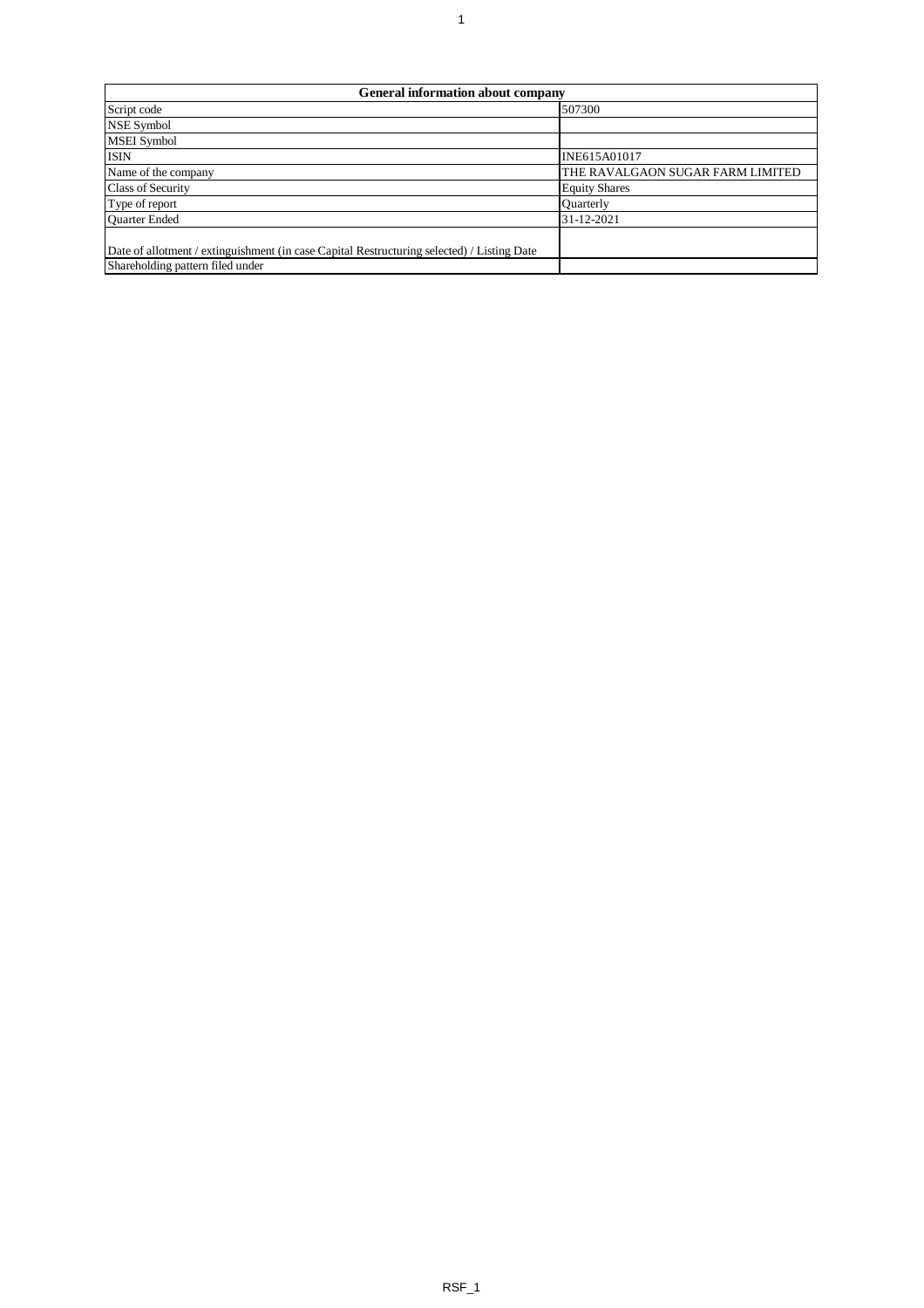| Sr. No. | <b>Particular</b>                                                                      | Yes/No         | <b>Promoter and</b><br><b>Promoter</b><br>Group | <b>Public</b><br><b>Shareholder</b> | <b>Non Promoter-</b><br><b>Non Public</b> |
|---------|----------------------------------------------------------------------------------------|----------------|-------------------------------------------------|-------------------------------------|-------------------------------------------|
|         | Whether the Listed Entity has issued any partly paid up shares?                        | NO.            | <b>NO</b>                                       | NO.                                 | <b>NO</b>                                 |
|         | Whether the Listed Entity has issued any Convertible Securities?                       | <b>NO</b>      | <b>NO</b>                                       | <b>NO</b>                           | <b>NO</b>                                 |
|         | Whether the Listed Entity has issued any Warrants?                                     | N <sub>O</sub> | N <sub>O</sub>                                  | NO.                                 | <b>NO</b>                                 |
|         | Whether the Listed Entity has any shares against which depository receipts are issued? | <b>NO</b>      | <b>NO</b>                                       | <b>NO</b>                           | <b>NO</b>                                 |
|         | Whether the Listed Entity has any shares in locked-in?                                 | <b>NO</b>      | <b>NO</b>                                       | NO.                                 | <b>NO</b>                                 |
|         | Whether any shares held by promoters are pledge or otherwise encumbered?               | NO.            | <b>NO</b>                                       |                                     |                                           |
|         | Whether company has equity shares with differential voting rights                      | NO.            | <b>NO</b>                                       | 'NO                                 | <b>NO</b>                                 |
|         | Whether the listed entity has any significant beneficial owner?                        | <b>YES</b>     |                                                 |                                     |                                           |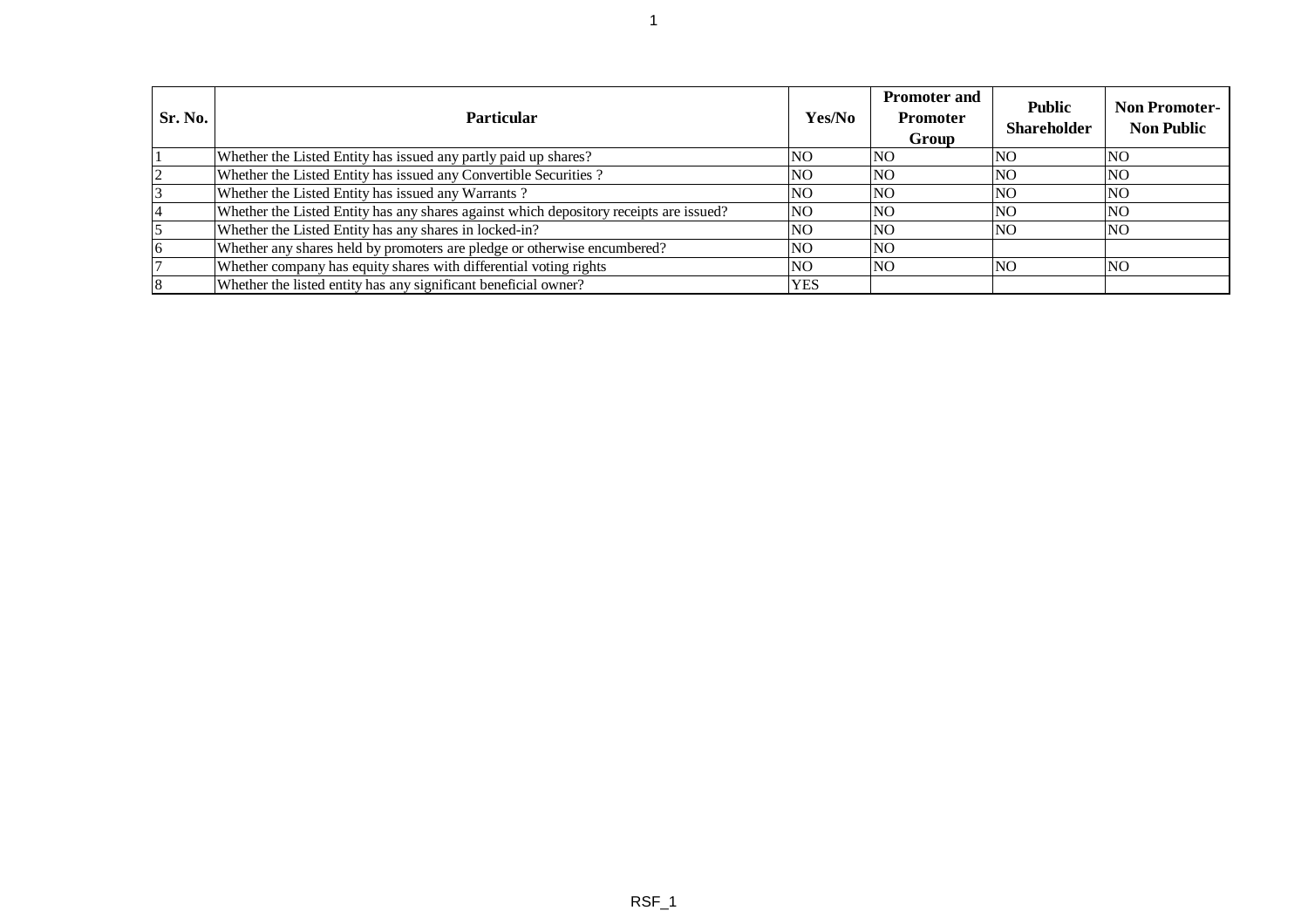|                          | Table I - Summary Statement holding of specified securities |                                  |                                                       |                                         |                                                                                      |                                                               |                                                                                                                            |                          |                                                                                                     |          |                              |                                                                                                           |                                                                                                                                                                       |                             |                                                   |         |                                                               |                                                                                        |
|--------------------------|-------------------------------------------------------------|----------------------------------|-------------------------------------------------------|-----------------------------------------|--------------------------------------------------------------------------------------|---------------------------------------------------------------|----------------------------------------------------------------------------------------------------------------------------|--------------------------|-----------------------------------------------------------------------------------------------------|----------|------------------------------|-----------------------------------------------------------------------------------------------------------|-----------------------------------------------------------------------------------------------------------------------------------------------------------------------|-----------------------------|---------------------------------------------------|---------|---------------------------------------------------------------|----------------------------------------------------------------------------------------|
| Category<br>$\mathbf{I}$ | <b>Category of shareholder</b><br>(II)                      | Nos. of<br>shareholders<br>(III) | No. of fully<br>paid up equity<br>shares held<br>(IV) | paid-up<br>equity shares<br>held<br>(V) | No. of Partly   No. of shares<br>underlying<br><b>Depository</b><br>Receipts<br>(VI) | Total nos.<br>shares held<br>$(VII) =$<br>$(IV)+(V)+$<br>(VI) | Shareholding as a<br>% of total no. of<br>shares (calculated<br>as per SCRR,<br>1957)<br>(VIII)<br>As a % of<br>$(A+B+C2)$ | Class eg:<br>$\mathbf X$ | Number of Voting Rights held in each class of<br>No of Voting Rights<br>Class eg: y<br><b>Total</b> |          | Total as a %<br>of $(A+B+C)$ | No. of Shares<br>Underlying<br>Outstanding<br>convertible<br>securities<br>(including<br>Warrants)<br>(X) | Shareholding, as a<br>% assuming full<br>conversion of<br>convertible<br>securities<br>(as a<br>percentage of<br>diluted share<br>capital)<br>$(XI) = (VII)+(X) As a$ | Number of Locked<br>No. (a) | As a $%$<br>of total<br><b>Shares</b><br>held (b) | No. (a) | <b>Number of Shares</b><br>total<br><b>Shares</b><br>held (b) | Number of<br>equity<br>As a % of shares held<br>in<br>demateriali<br>zed form<br>(XIV) |
|                          | <b>Promoter &amp; Promoter</b>                              |                                  |                                                       |                                         |                                                                                      |                                                               |                                                                                                                            |                          |                                                                                                     |          |                              |                                                                                                           |                                                                                                                                                                       |                             |                                                   |         |                                                               |                                                                                        |
| (A)                      | Group                                                       |                                  | 36247                                                 |                                         |                                                                                      | 36247                                                         | 53.30                                                                                                                      | 36247.00                 | 0.00                                                                                                | 36247.00 | 53.30                        | 0.00                                                                                                      | 53.30                                                                                                                                                                 | 0.00                        | 0.00                                              | 0.00    | 0.00                                                          | 35747.00                                                                               |
| (B)                      | Public                                                      | 3265                             | 31753                                                 |                                         |                                                                                      | 31753                                                         | 46.70                                                                                                                      | 31753.00                 | 0.00                                                                                                | 31753.00 | 46.70                        | 0.00                                                                                                      | 46.70                                                                                                                                                                 | 0.00                        | 0.00                                              | 375.00  | 0.55                                                          | 26943.00                                                                               |
| (C)                      | <b>Non Promoter - Non</b><br>Public                         |                                  |                                                       |                                         |                                                                                      |                                                               |                                                                                                                            |                          |                                                                                                     |          |                              |                                                                                                           |                                                                                                                                                                       |                             |                                                   |         |                                                               |                                                                                        |
| (C1)                     | <b>Shares underlying DRs</b>                                |                                  |                                                       |                                         |                                                                                      |                                                               |                                                                                                                            |                          |                                                                                                     |          |                              |                                                                                                           |                                                                                                                                                                       | $\Omega$                    |                                                   |         |                                                               |                                                                                        |
| (C2)                     | <b>Shares held by Employee</b><br>Trusts                    |                                  |                                                       |                                         |                                                                                      |                                                               |                                                                                                                            |                          |                                                                                                     |          |                              |                                                                                                           |                                                                                                                                                                       |                             |                                                   |         |                                                               |                                                                                        |
|                          | <b>Total</b>                                                | 3271                             | 68000                                                 |                                         |                                                                                      | 68000                                                         | 100                                                                                                                        | 68000                    |                                                                                                     | 68000    | 100                          |                                                                                                           | 100                                                                                                                                                                   |                             |                                                   | 375     | 0.55                                                          | 62690.00                                                                               |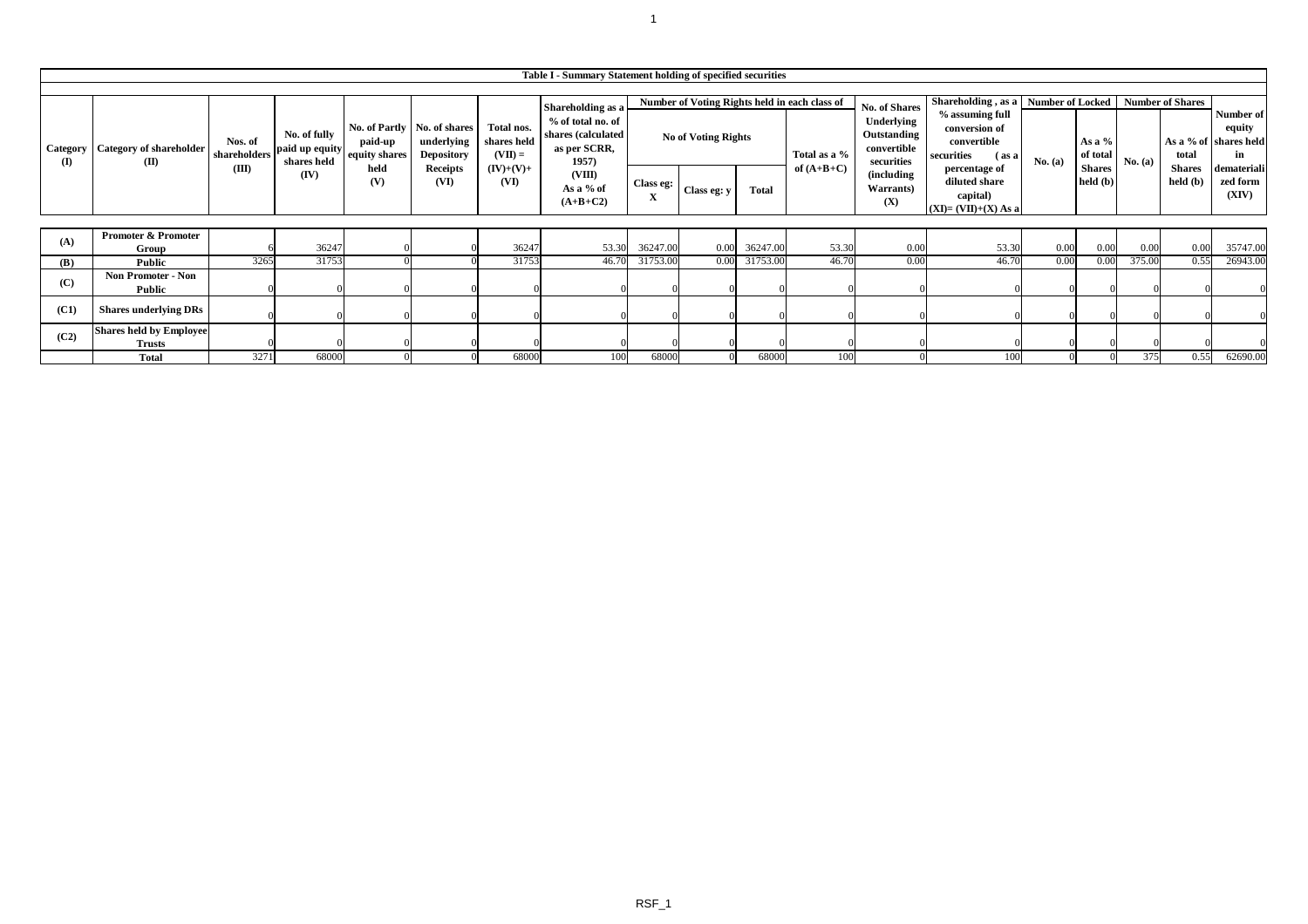|                | Table II - Statement showing shareholding pattern of the Promoter and Promoter Group |                                                       |                               |                                       |                                                     |                             |                                                                                                                      |                                                                            |                            |          |                     |                                                             |                                                                         |         |                                   |           |                                    |                                           |                                       |
|----------------|--------------------------------------------------------------------------------------|-------------------------------------------------------|-------------------------------|---------------------------------------|-----------------------------------------------------|-----------------------------|----------------------------------------------------------------------------------------------------------------------|----------------------------------------------------------------------------|----------------------------|----------|---------------------|-------------------------------------------------------------|-------------------------------------------------------------------------|---------|-----------------------------------|-----------|------------------------------------|-------------------------------------------|---------------------------------------|
|                |                                                                                      | <b>Number of Locked in</b><br><b>Number of Shares</b> |                               |                                       |                                                     |                             |                                                                                                                      |                                                                            |                            |          |                     |                                                             |                                                                         |         |                                   |           |                                    |                                           |                                       |
|                | Category & Name of the<br>shareholders<br>$($ $\Gamma$                               |                                                       | No. of                        |                                       |                                                     |                             | <b>Total nos.</b> Shareholding<br>% calculated<br>as per SCRR,<br>1957 As a %<br>$(IV)+(V)+$ of $(A+B+C2)$<br>(VIII) | <b>Number of Voting Rights held in each</b><br>class of securities<br>(TX) |                            |          |                     | No. of Shares                                               | Shareholding, as a<br>% assuming full<br>conversion of                  |         | shares<br>(XII)                   |           | pledged or otherwise<br>encumbered | Number of                                 |                                       |
|                |                                                                                      | Nos. of<br>sharehol<br>ders                           | fully<br>paid<br>up<br>equity | Partly<br>paid-up<br>equity<br>shares | No. of<br>shares<br>underlying<br><b>Depository</b> | shares<br>held<br>$(VII) =$ |                                                                                                                      |                                                                            | <b>No of Voting Rights</b> |          | Total as a          | Underlying<br>Outstanding<br>$\,$ convertible<br>securities | convertible<br>securities (as a<br>percentage of                        |         | As a $%$ of                       |           | As a % of<br>total                 | equity<br>shares<br>held in<br>dematerial | Promoter/<br><b>Promoter</b><br>Group |
|                |                                                                                      | (III)                                                 | shares<br>held<br>(IV)        | held<br>(V)                           | <b>Receipts</b><br>(VI)                             | (VI)                        |                                                                                                                      | Class eg: Class eg:<br>X                                                   | y                          | Total    | $%$ of<br>$(A+B+C)$ | (including<br>Warrants)<br>(X)                              | diluted share<br>capital)<br>$(XI) = (VII)+(X) As$<br>a % of $(A+B+C2)$ | No. (a) | total Shares<br>$\text{held }(b)$ | No. $(a)$ | <b>Shares</b> held<br>(b)          | ized form<br>(XIV)                        |                                       |
|                |                                                                                      |                                                       |                               |                                       |                                                     |                             |                                                                                                                      |                                                                            |                            |          |                     |                                                             |                                                                         |         |                                   |           |                                    |                                           |                                       |
|                |                                                                                      |                                                       |                               |                                       |                                                     |                             |                                                                                                                      |                                                                            |                            |          |                     |                                                             |                                                                         |         |                                   |           |                                    |                                           |                                       |
| 1              | Indian                                                                               |                                                       |                               |                                       |                                                     |                             |                                                                                                                      |                                                                            |                            |          |                     |                                                             |                                                                         |         |                                   |           |                                    |                                           |                                       |
|                | $(a)$ Family                                                                         |                                                       |                               |                                       |                                                     |                             |                                                                                                                      |                                                                            |                            |          |                     |                                                             |                                                                         |         |                                   |           |                                    |                                           |                                       |
|                | Harshavardhan B Doshi                                                                |                                                       | 2070                          |                                       |                                                     | 2070                        | 3.04                                                                                                                 | 2070.00                                                                    | 0.00                       | 2070.00  | 3.04                | 0.00                                                        | 3.04                                                                    | 0.00    | 0.00                              | 0.00      | 0.00                               |                                           | 2070.00 Promoter                      |
|                | LALAN AJAY KAPADIA                                                                   |                                                       | 365                           |                                       |                                                     | 365                         | 0.54                                                                                                                 | 365.00                                                                     | 0.00                       | 365.00   | 0.54                | 0.00                                                        | 0.54                                                                    | 0.00    | 0.00                              | 0.00      | 0.00                               |                                           | 0.00 Promoter                         |
|                | Nihal Doshi                                                                          |                                                       | 291                           |                                       |                                                     | 291                         | 0.43                                                                                                                 | 291.00                                                                     | 0.00                       | 291.00   | 0.43                | 0.00                                                        | 0.43                                                                    | 0.00    | 0.00                              | 0.00      | 0.00<br>0.00                       |                                           | 291.00 Promoter                       |
|                | <b>LALAN AJAY KAPADIA</b><br>Central Government / State                              |                                                       | 135                           |                                       |                                                     | 135                         | 0.20                                                                                                                 | 135.00                                                                     | 0.00                       | 135.00   | 0.20                | 0.00                                                        | 0.20                                                                    | 0.00    | 0.00                              | 0.00      |                                    |                                           | 0.00 Promoter                         |
|                | (b) Government (s)                                                                   |                                                       |                               |                                       |                                                     |                             |                                                                                                                      |                                                                            |                            |          |                     |                                                             |                                                                         |         |                                   |           |                                    |                                           |                                       |
|                | (c) Financial Institutions / Banks                                                   |                                                       |                               |                                       |                                                     |                             |                                                                                                                      |                                                                            |                            |          |                     |                                                             |                                                                         |         |                                   |           |                                    |                                           |                                       |
|                | (d) Any other (specify)                                                              |                                                       |                               |                                       |                                                     |                             |                                                                                                                      |                                                                            |                            |          |                     |                                                             |                                                                         |         |                                   |           |                                    |                                           |                                       |
|                | Lanica Financial Services Pvt Ltd                                                    |                                                       | 28366                         |                                       |                                                     | 28366                       | 41.71                                                                                                                | 28366.00                                                                   | 0.0                        | 28366.00 | 41.71               | 0.00                                                        | 41.71                                                                   | 0.00    | 0.00                              | 0.00      | 0.00                               |                                           | 28366.00 Promoter Group               |
|                | Carina Finvest Limited                                                               |                                                       | 5020                          |                                       |                                                     | 5020                        | 7.38                                                                                                                 | 5020.00                                                                    | 0.00                       | 5020.00  | 7.38                | 0.00                                                        | 7.38                                                                    | 0.00    | 0.00                              | 0.00      | 0.00                               |                                           | 5020.00 Promoter Group                |
|                | Sub-Total $(A)(1)$                                                                   |                                                       | 36247                         |                                       |                                                     | 36247                       | 53.30                                                                                                                | 36247.00                                                                   | 0.0                        | 36247.00 | 53.30               | 0.00                                                        | 53.30                                                                   | 0.00    | 0.00                              | 0.00      | 0.00                               | 35747.00                                  |                                       |
| $\overline{2}$ | Foreign                                                                              |                                                       |                               |                                       |                                                     |                             |                                                                                                                      |                                                                            |                            |          |                     |                                                             |                                                                         |         |                                   |           |                                    |                                           |                                       |
|                | Individuals (Non-Resident                                                            |                                                       |                               |                                       |                                                     |                             |                                                                                                                      |                                                                            |                            |          |                     |                                                             |                                                                         |         |                                   |           |                                    |                                           |                                       |
|                | a) Individuals/ Foreign Individuals)                                                 |                                                       |                               |                                       |                                                     |                             |                                                                                                                      |                                                                            |                            |          |                     |                                                             |                                                                         |         |                                   |           |                                    |                                           |                                       |
|                | (b) Government                                                                       |                                                       |                               |                                       |                                                     |                             |                                                                                                                      |                                                                            |                            |          |                     |                                                             |                                                                         |         |                                   |           |                                    |                                           |                                       |
|                | (c) Institutions                                                                     |                                                       |                               |                                       |                                                     |                             |                                                                                                                      |                                                                            |                            |          |                     |                                                             |                                                                         |         |                                   |           |                                    |                                           |                                       |
|                | (d) Foreign Portfolio Investor                                                       |                                                       |                               |                                       |                                                     |                             |                                                                                                                      |                                                                            |                            |          |                     |                                                             |                                                                         |         |                                   |           |                                    |                                           |                                       |
|                | (e) Any other (specify)                                                              |                                                       |                               |                                       |                                                     |                             |                                                                                                                      |                                                                            |                            |          |                     |                                                             |                                                                         |         |                                   |           |                                    |                                           |                                       |
|                | Sub Total (A) (2)                                                                    |                                                       |                               |                                       |                                                     |                             |                                                                                                                      |                                                                            |                            |          |                     |                                                             |                                                                         |         |                                   |           |                                    |                                           |                                       |
|                | and Promoter Group (A)=                                                              |                                                       |                               |                                       |                                                     |                             |                                                                                                                      |                                                                            |                            |          |                     |                                                             |                                                                         |         |                                   |           |                                    |                                           |                                       |
|                | $(A)(1)+(A)(2)$                                                                      |                                                       | 36247                         |                                       |                                                     | 36247                       | 53.30                                                                                                                | 36247.00                                                                   | 0.00                       | 36247.00 | 53.30               | 0.00                                                        | 53.30                                                                   | 0.00    | 0.00                              | 0.00      | 0.00                               | 35747.00                                  |                                       |